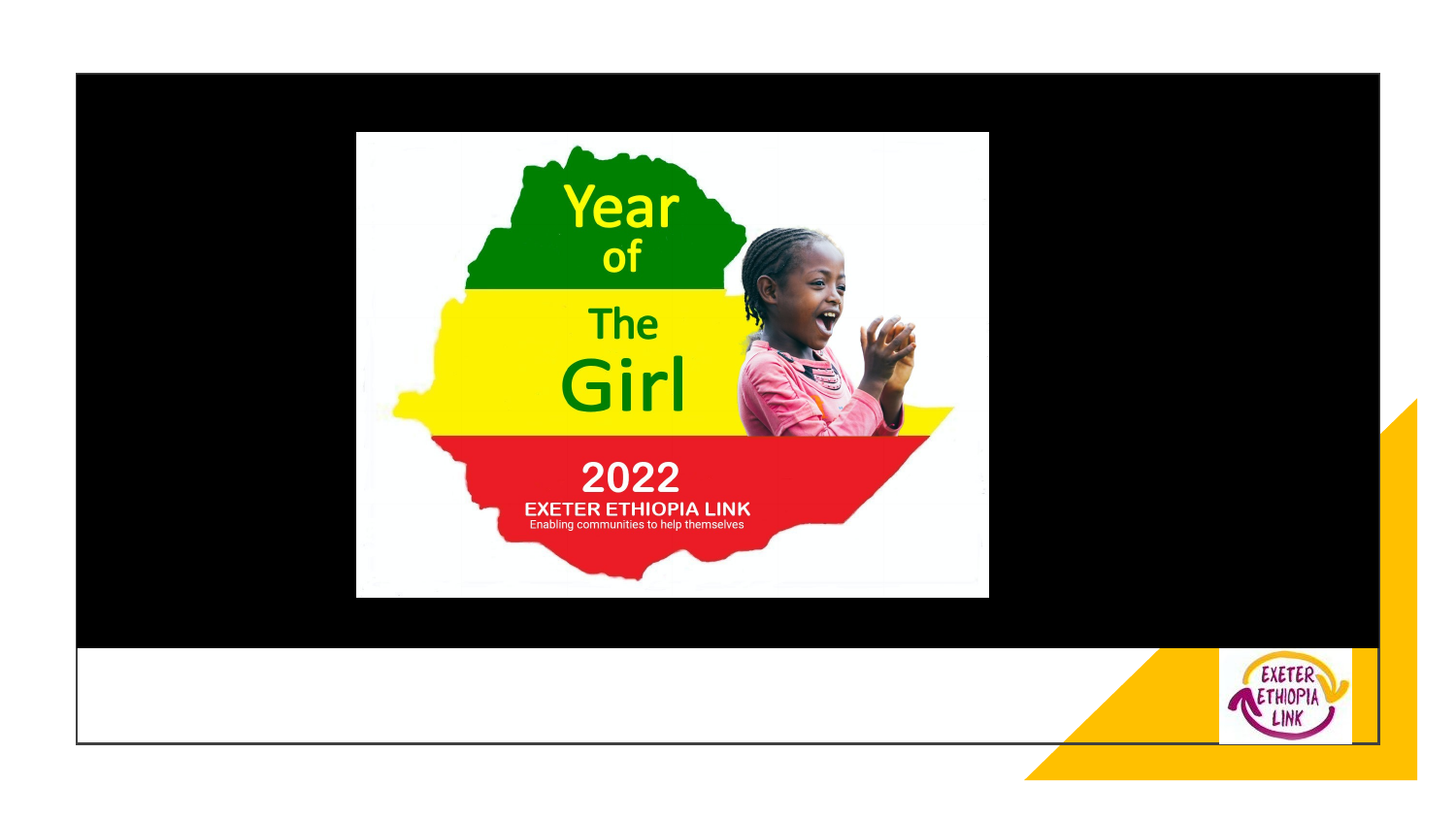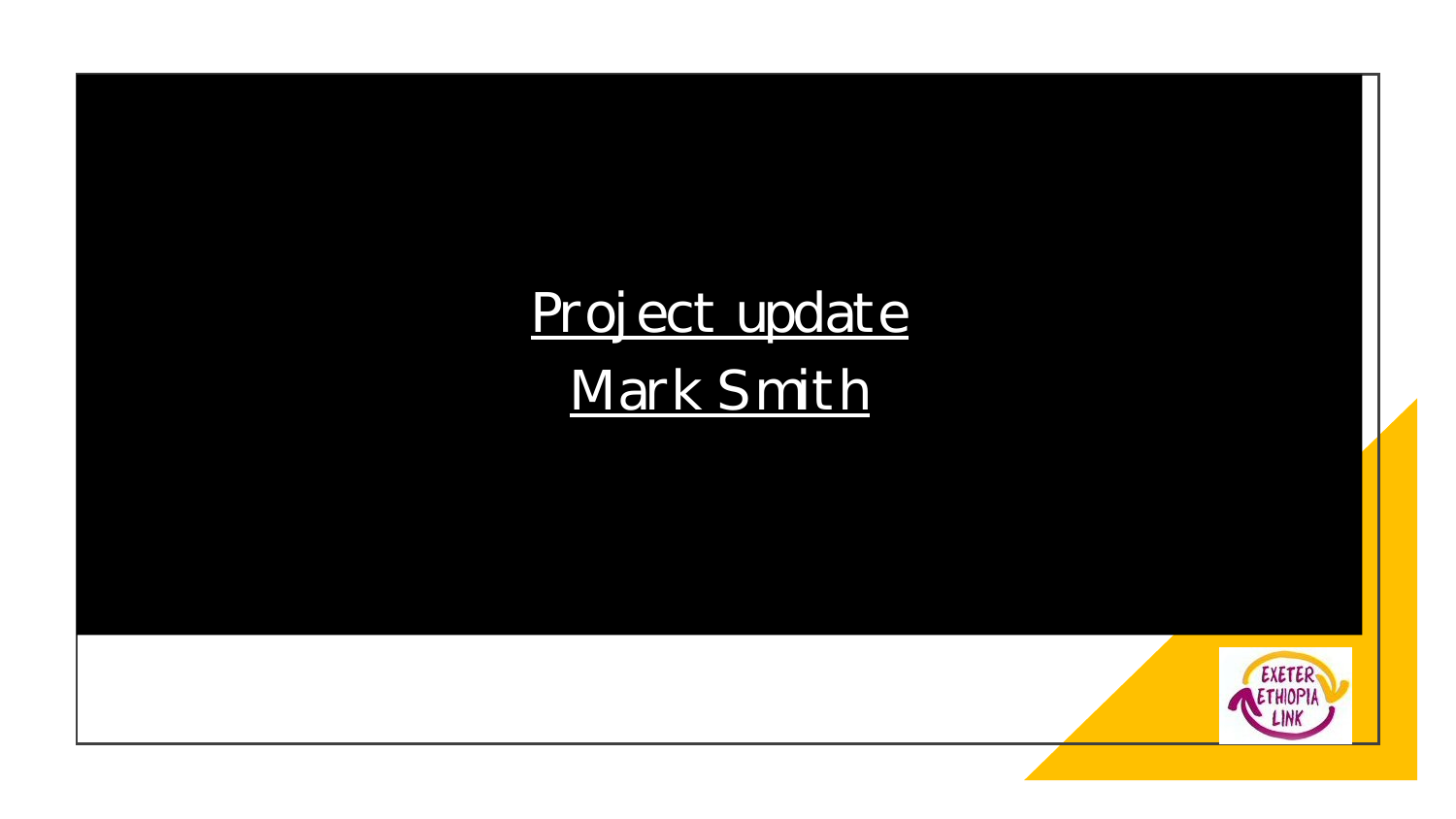#### Responses from Murti

•YoG projects cannot begin until J une

#### Murti has concerns around

- availability of staff
- budget
- sustainability



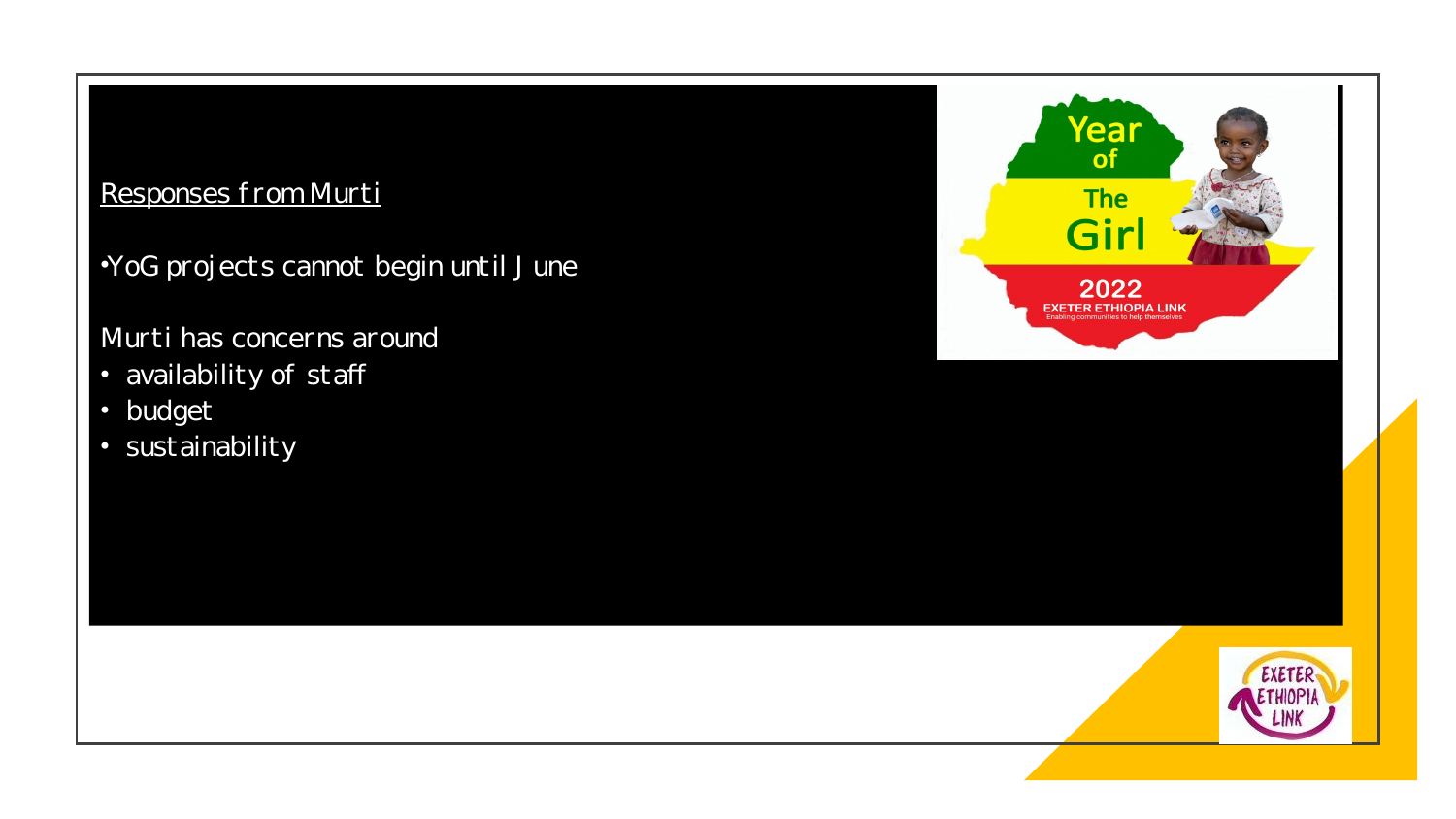#### Things we currently do well

•Librarians

•Girls' literacy tutorials (project for which we will see impact in May or J une)

•Librarians supporting literacy (pilot involving 4 schools, outcomes assed in April/ May)

•Bike club – it could be sustained and expanded but would need to be planned

•Supporting deaf girls – they are already a tight knit and supportive community and we could consider how to enhance support

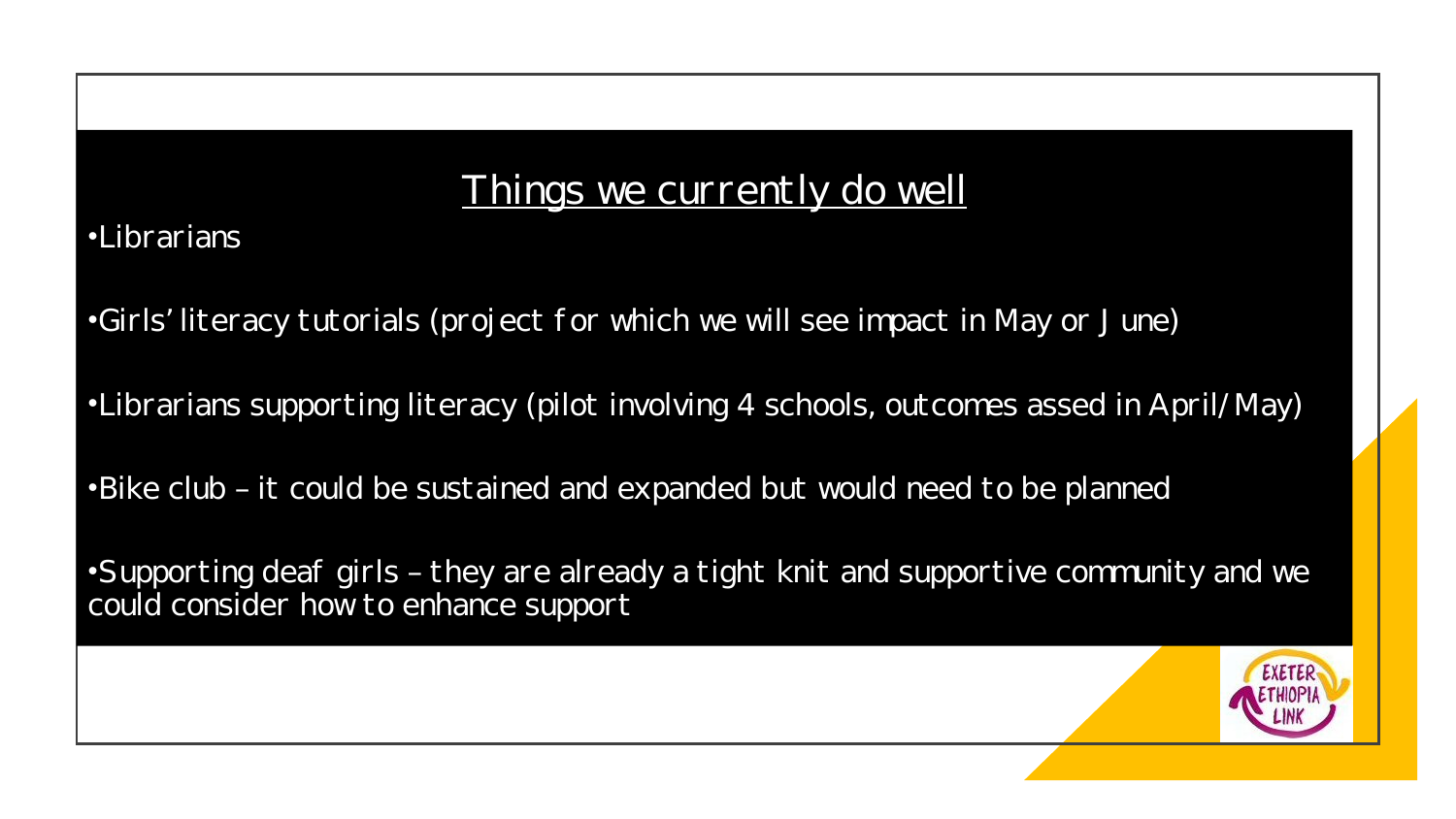### **L it er ac y pr oj ec t**

Selection of four schools (2 rural and 2 town)

 $\mathcal{S}^{\text{S}}_{\text{S}}(\mathcal{S}) = \mathcal{S}^{\text{S}}_{\text{S}}(\mathcal{S})$  and  $2 \leq \mathcal{S}^{\text{S}}_{\text{S}}(\mathcal{S})$  and  $2 \leq \mathcal{S}^{\text{S}}_{\text{S}}(\mathcal{S})$  and  $2 \leq \mathcal{S}^{\text{S}}_{\text{S}}(\mathcal{S})$  and  $2 \leq \mathcal{S}^{\text{S}}_{\text{S}}(\mathcal{S})$  and  $2 \leq \mathcal{S}^{\text{S}}_{\text{S}}(\math$ 

Training of Grade 2/3 language teachers who deliver the tutorial and school directors & department head to monitor the tutorial

UWEZO literacy assessment of Grade 2/3 girls (baseline assesment)

Schools provide tutorial schedule based (minimum 2 periods/grade/week) and run the tutorials according to girls literacy level (illiterate, letter and word)

Monitoring visit will be done to rural schools monthly and fortnightly in town schools. Endline assessment to see the impact of intervention

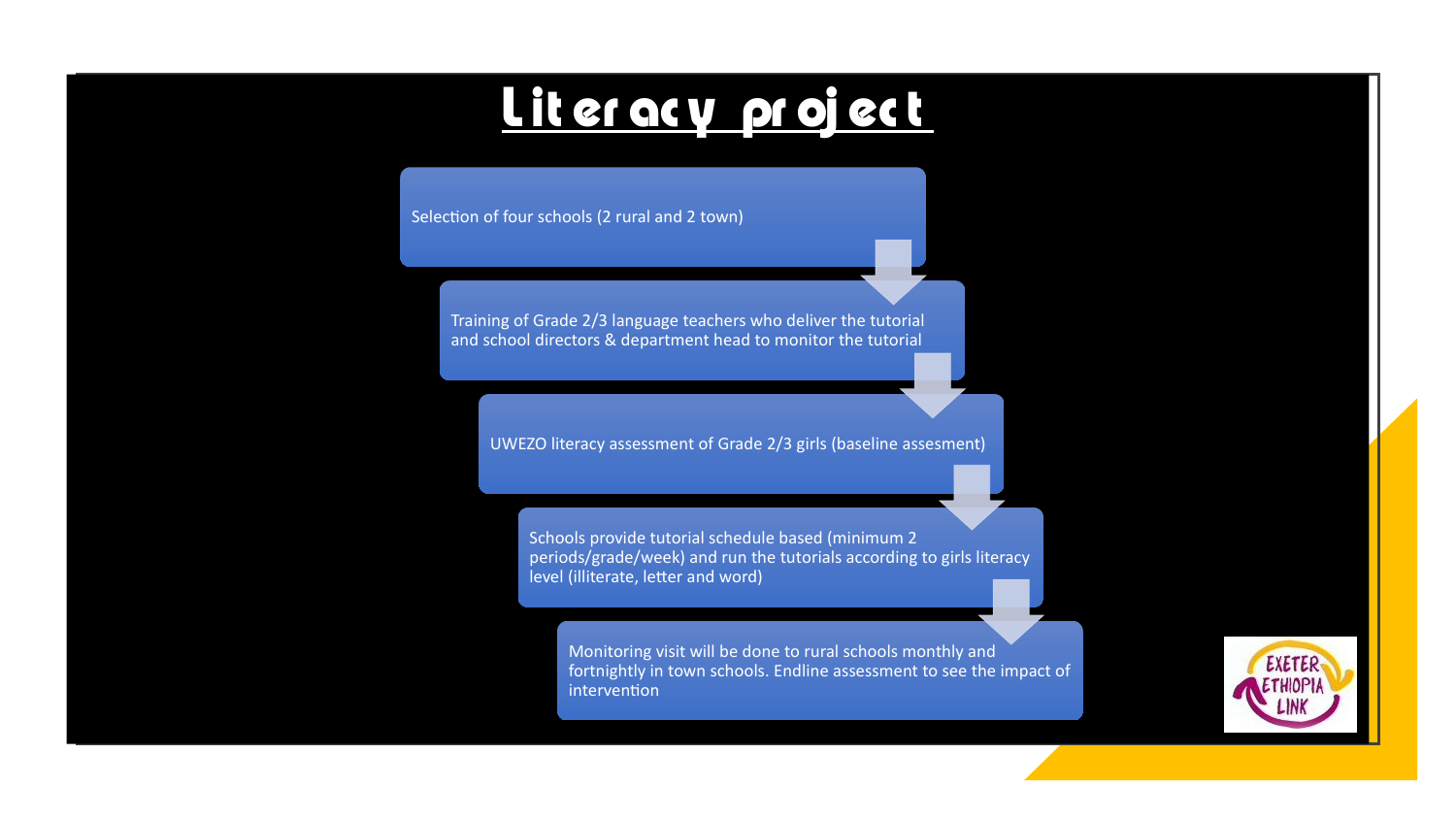#### The UW EZO assessment is being used.

Uwezo, meaning 'capability' in Kiswahili, is an initiative in which the competencies of school- aged children are measured to obtain information that encourages changes in educational policy and practice.

It gives a baseline of competence (letters, words, paragraph and story level) and

allows monit or ing of progression

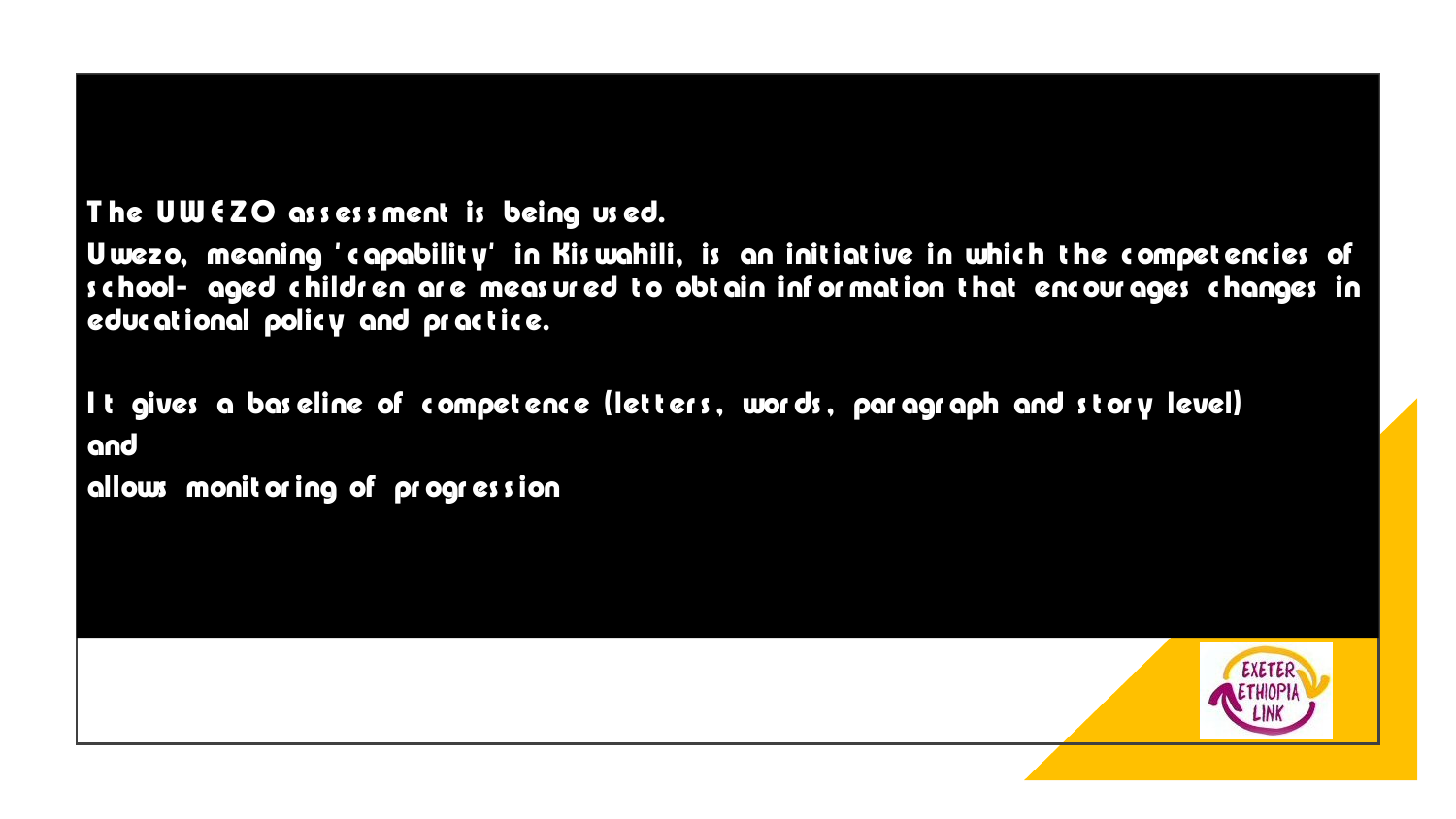## <u>Schools involved</u>

- **Feyinera**  $\bullet$
- J at o  $\bullet$
- Merkef a  $\bullet$
- Tinfa primary school

#### It is not possible to identify girls who do not attend school

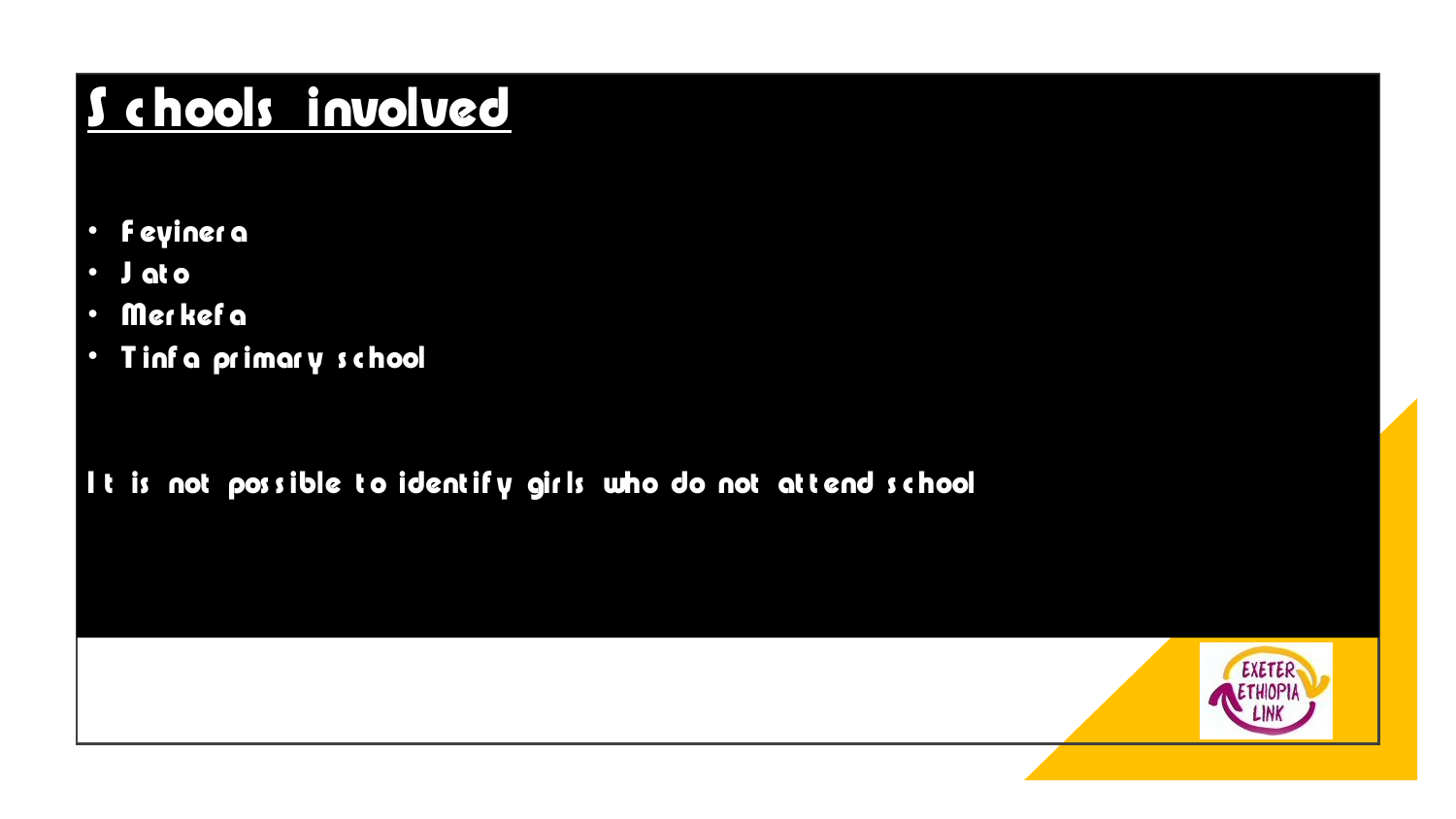# Budget for literacy project

130,000 ETB (£1900) f or 4 schools over a year

This equates to approx. ETB 3-4000 (£40-£55) a month per school for supporting 60 girls (average).

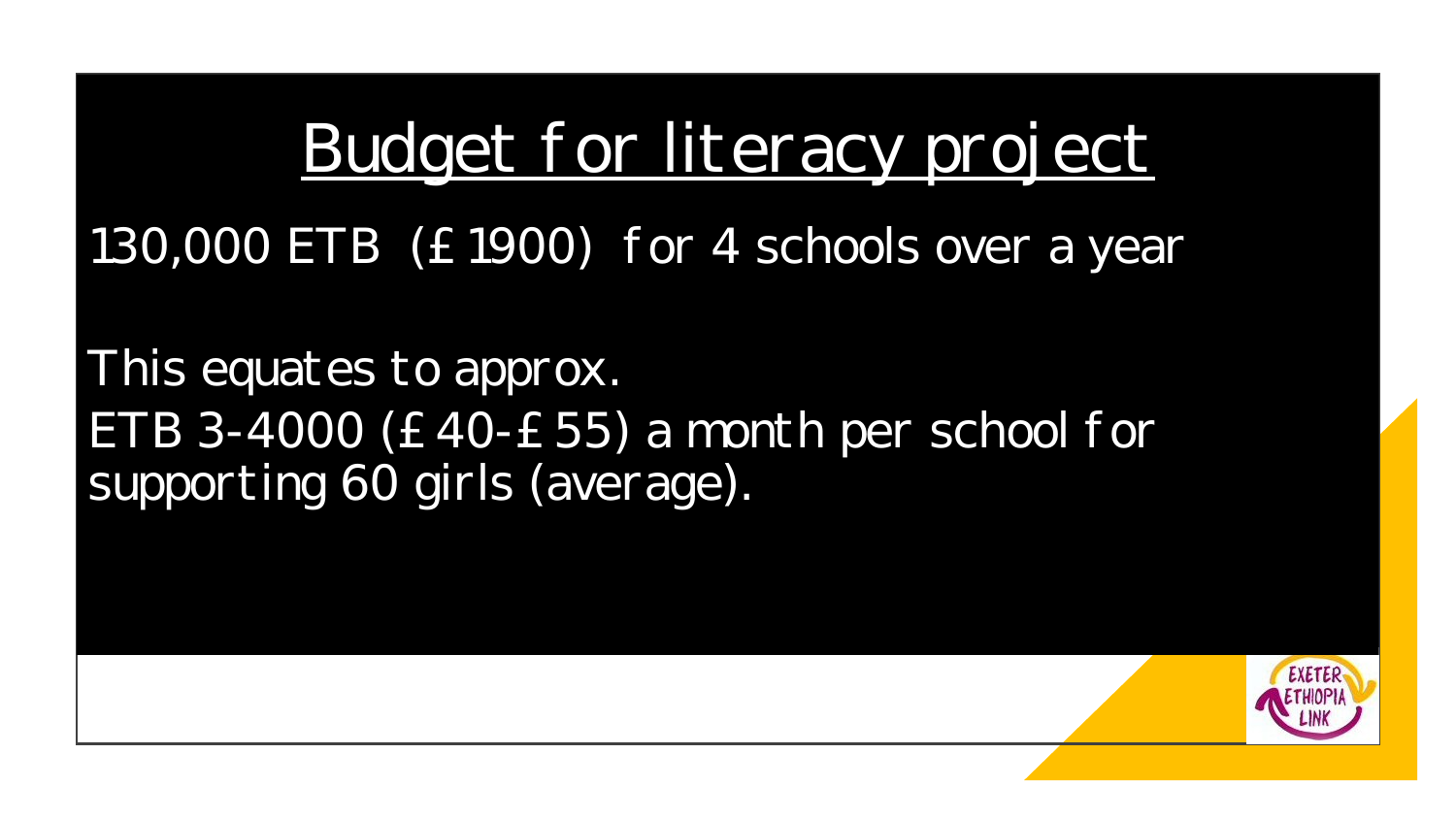#### Second literacy pilot

#### •Scheme to train librarians to support reading with 4 librarians in town schools.

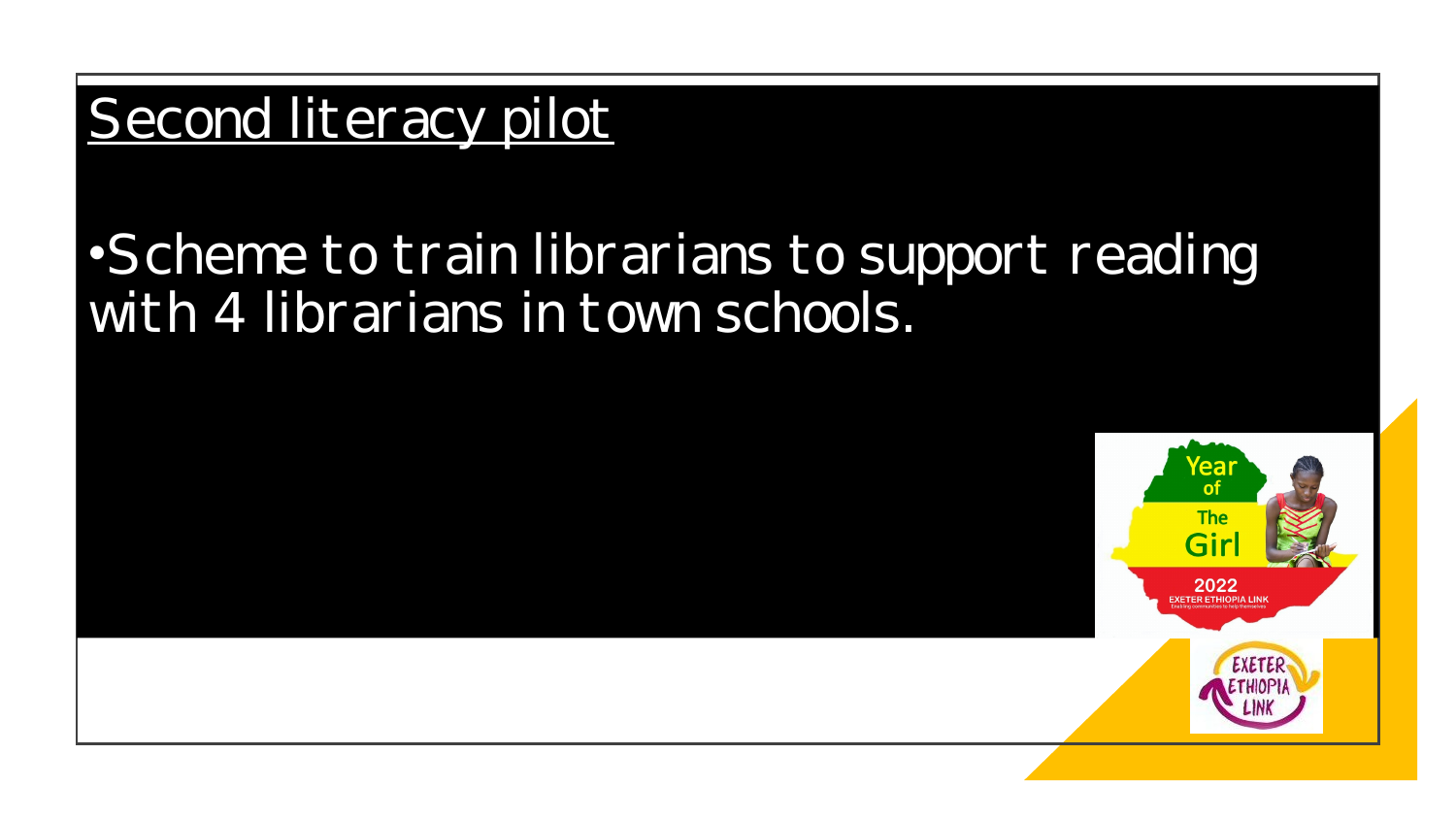#### Employing a deaf female librarian

•Would need to be recruited and so Sept start most feasible

•Cost approx. £200 per annum

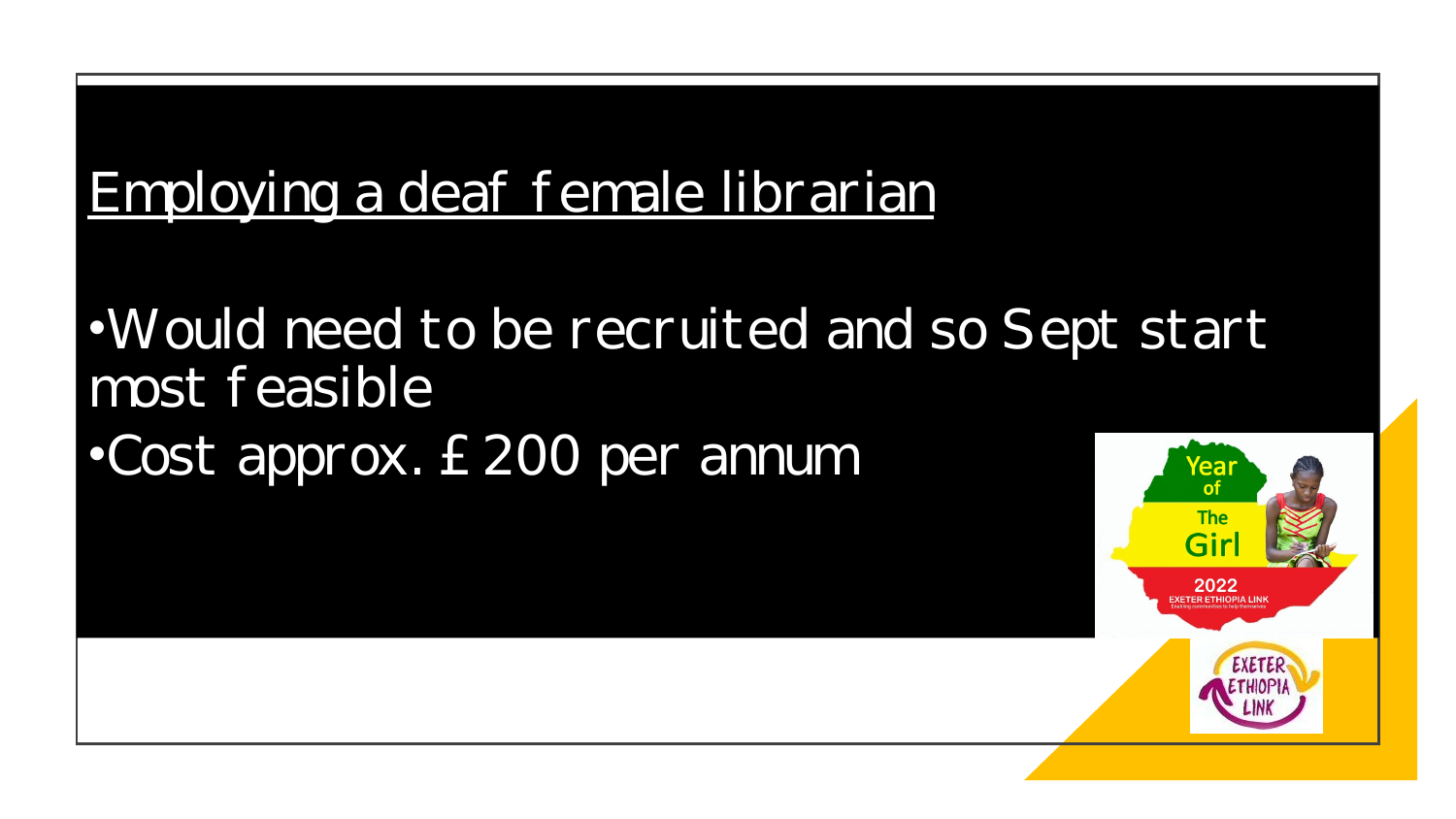#### Employing a deaf apprentice librarian for Biftu Nekemte

#### •A suitable male candidate has been earmarked so this would fall outside of year of the girl

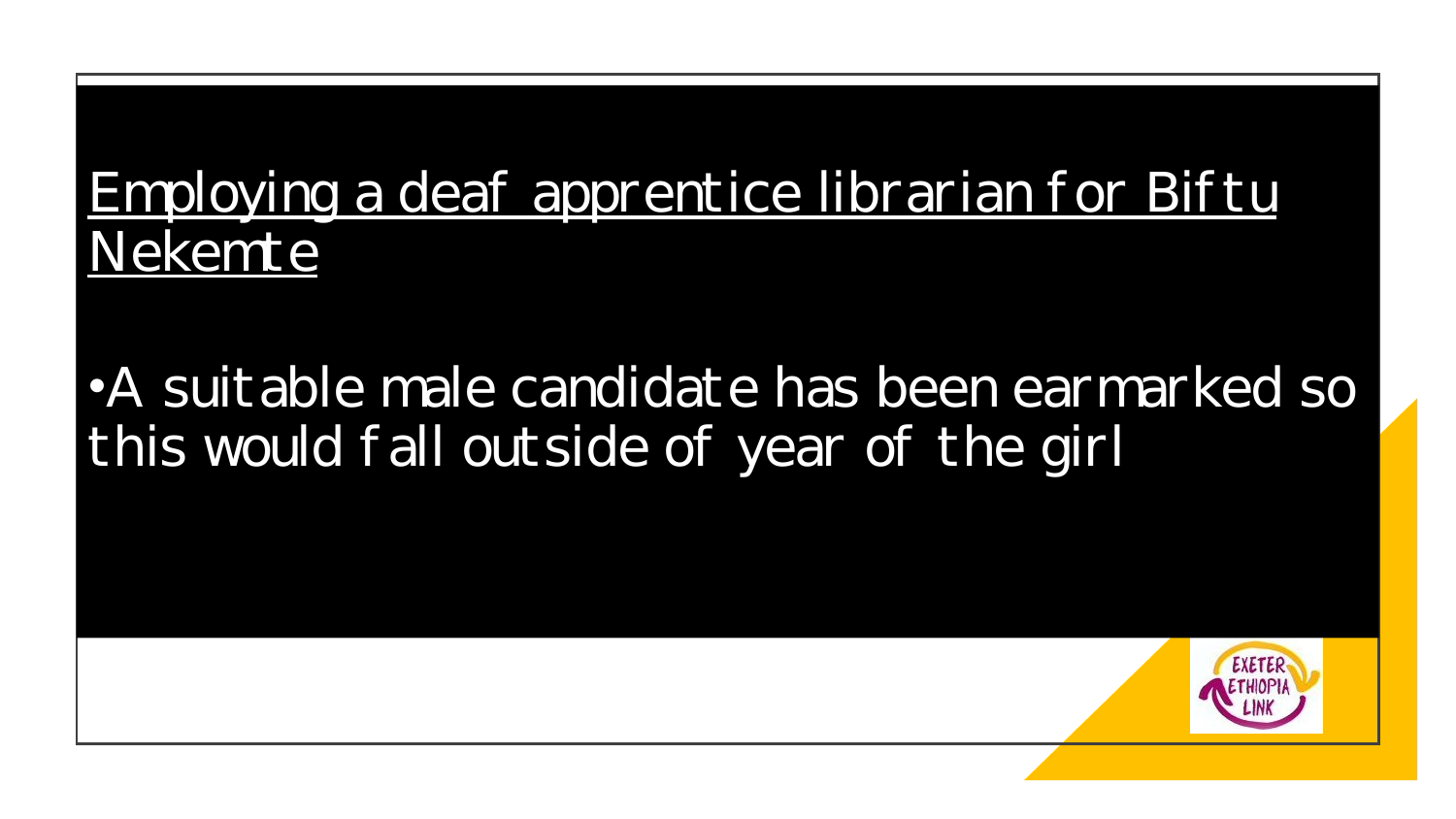### What influences a girl's progression to senior school

- Location of secondary school
- Family income
- Family responsibilities (girl required to care for siblings due to ill health or death of parents)
- Arranged marriage
- A survey amongst primary schools could be conducted at a relatively small cost

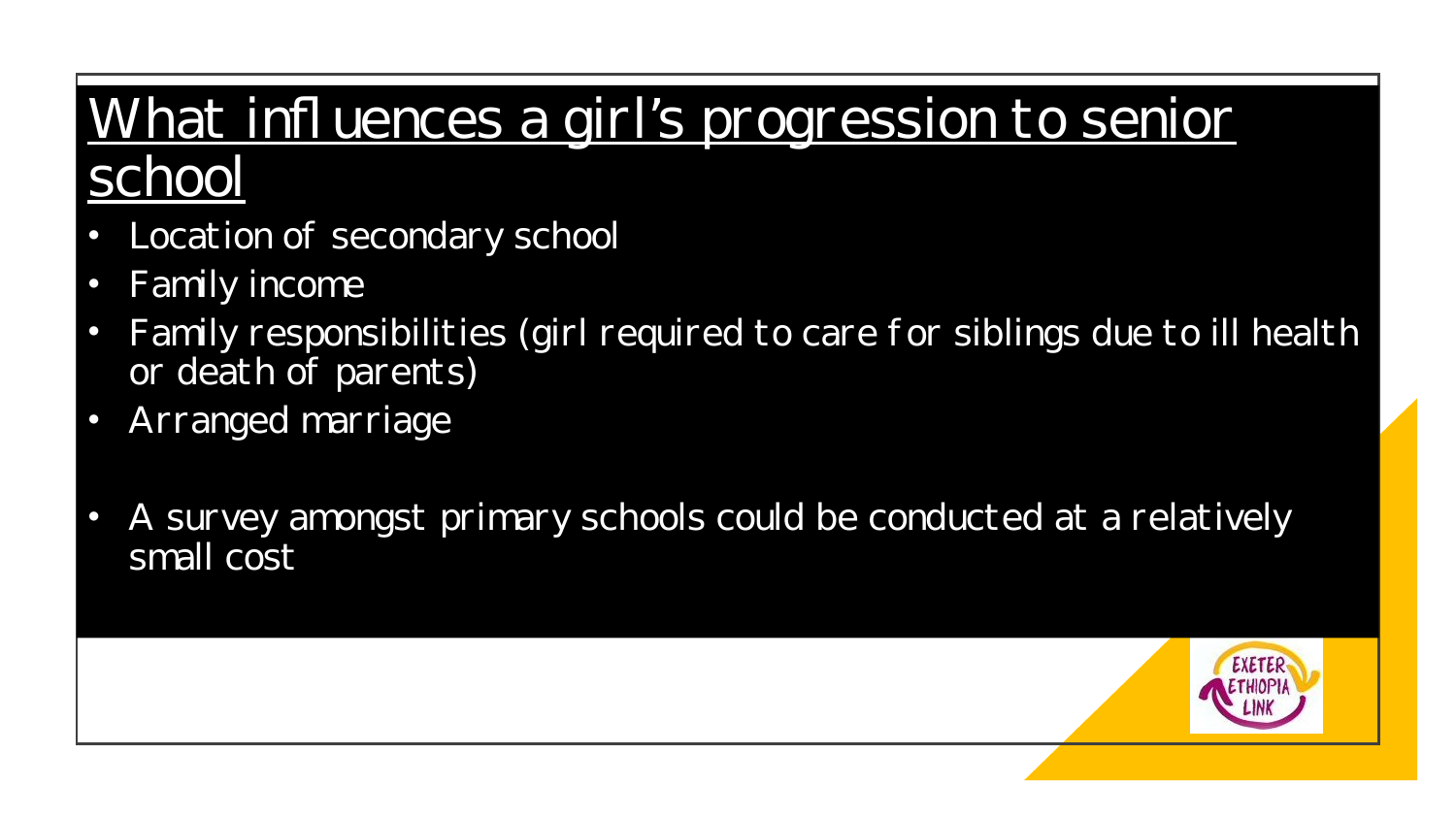#### Does sanitation aff ect the transition to secondary school

No data but Murti f eels that critical f actors are

Access to sanitary pads Access to private toilet f acilities Access to showers

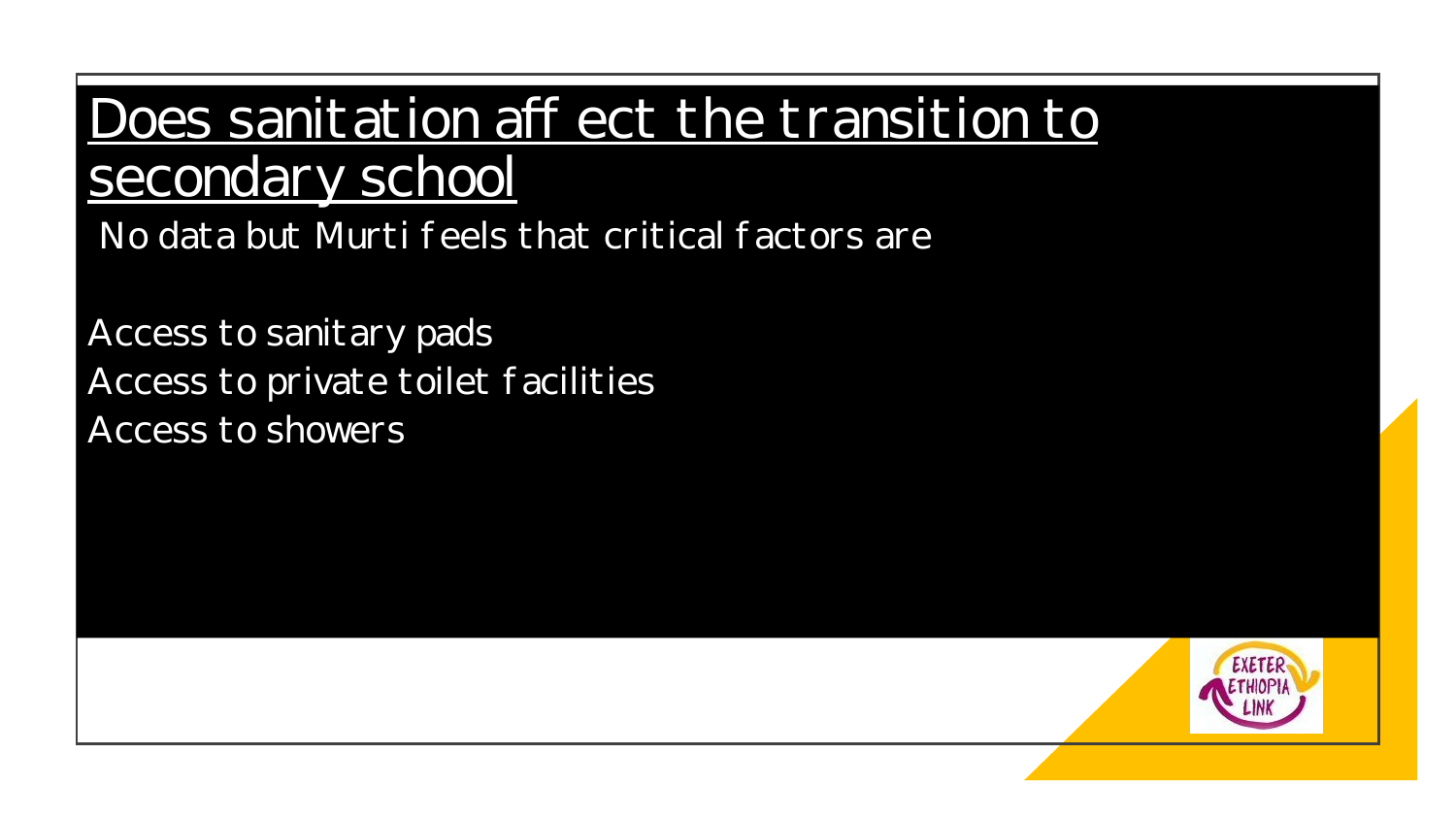# How can we help?

Murti will try to obtain some images once schools reopen cost of construction could be high

The biggest challenge in rural school is access to water -we have provided spring caps in the past, should this be a focus again?

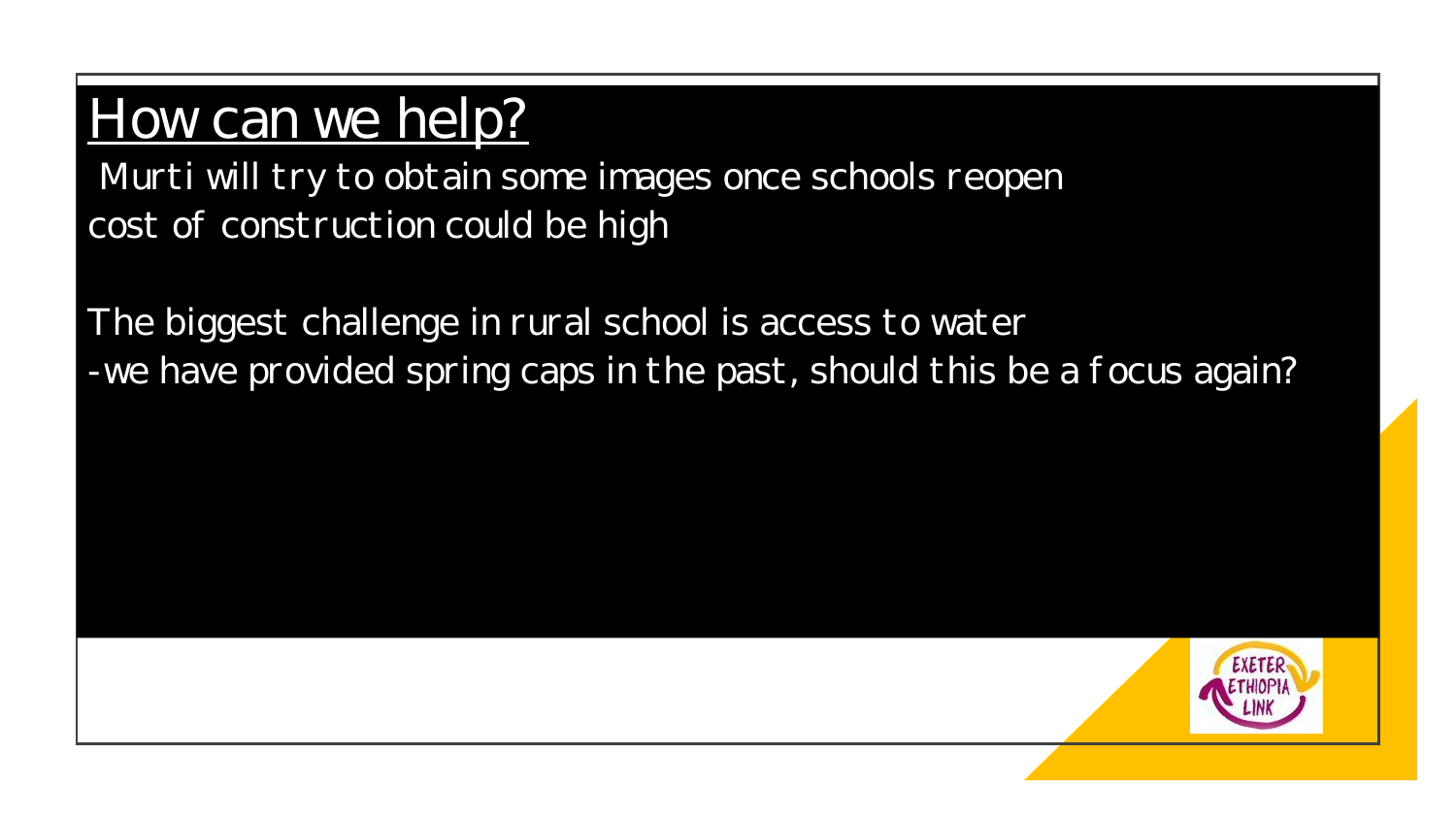## Girls clubs

There are some girls clubs in schools. Expanding this could be considered f rom September but it would need to be sustainable and not just for one year

Using librarians to run girls clubs, male librarians could f ocus on social media and self esteem Female librarians could focus on more personal topics.

However, should librarians retain their focus on literacy?

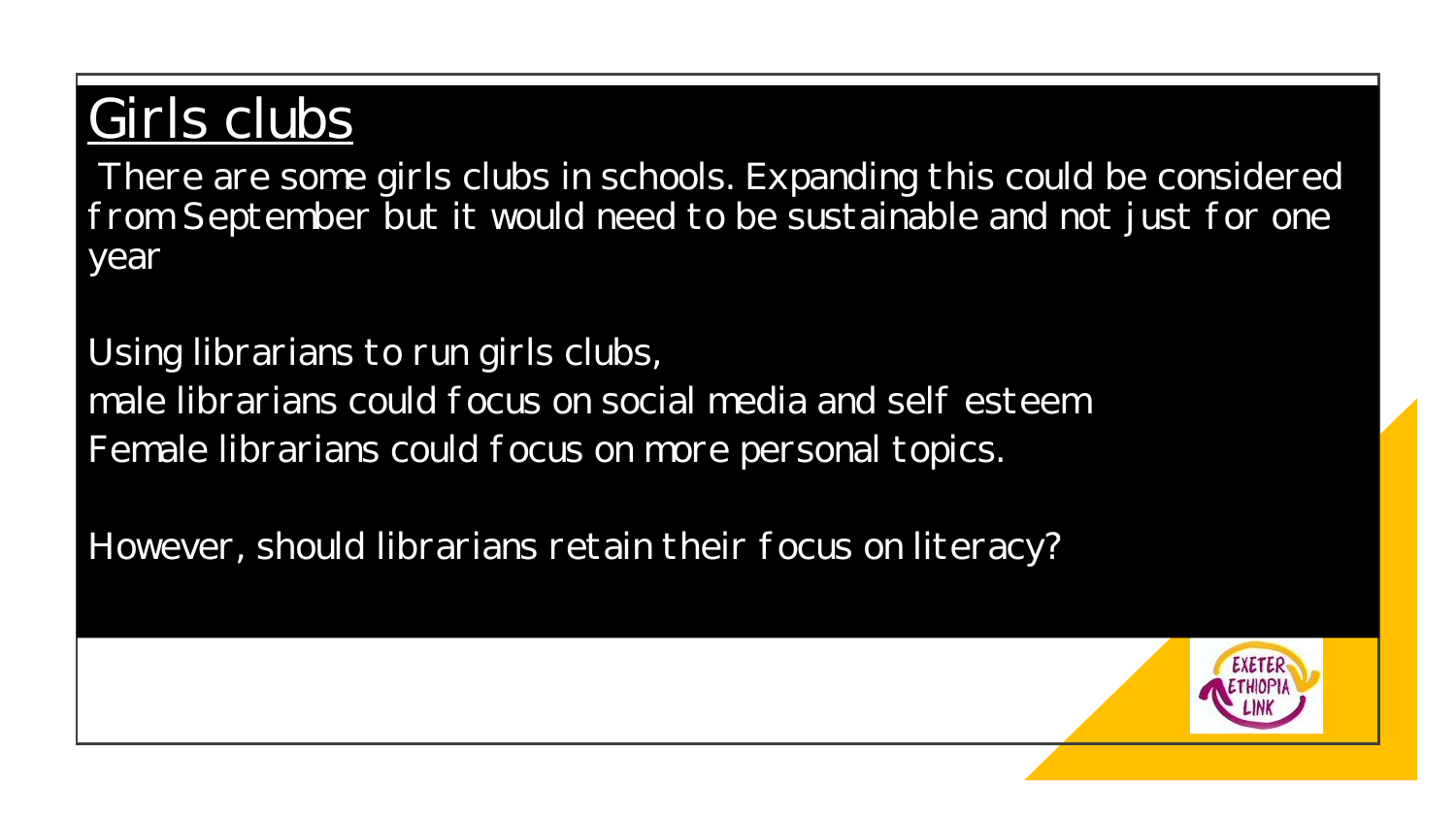#### Mini books

We suggested that we continue to make mini books and use these to support girls with knowledge and support on more personal topics which are not widely discussed.

Murti feels that this would be too complex to organize and that we should no longer continue with the mini books, we should instead use flash cards, bottle lines, games, stationery. I MPACT?

This is a super video demonstrating the use of bottle lines

https://www.youtube.com/watch?v=HwI pUhI A1xE

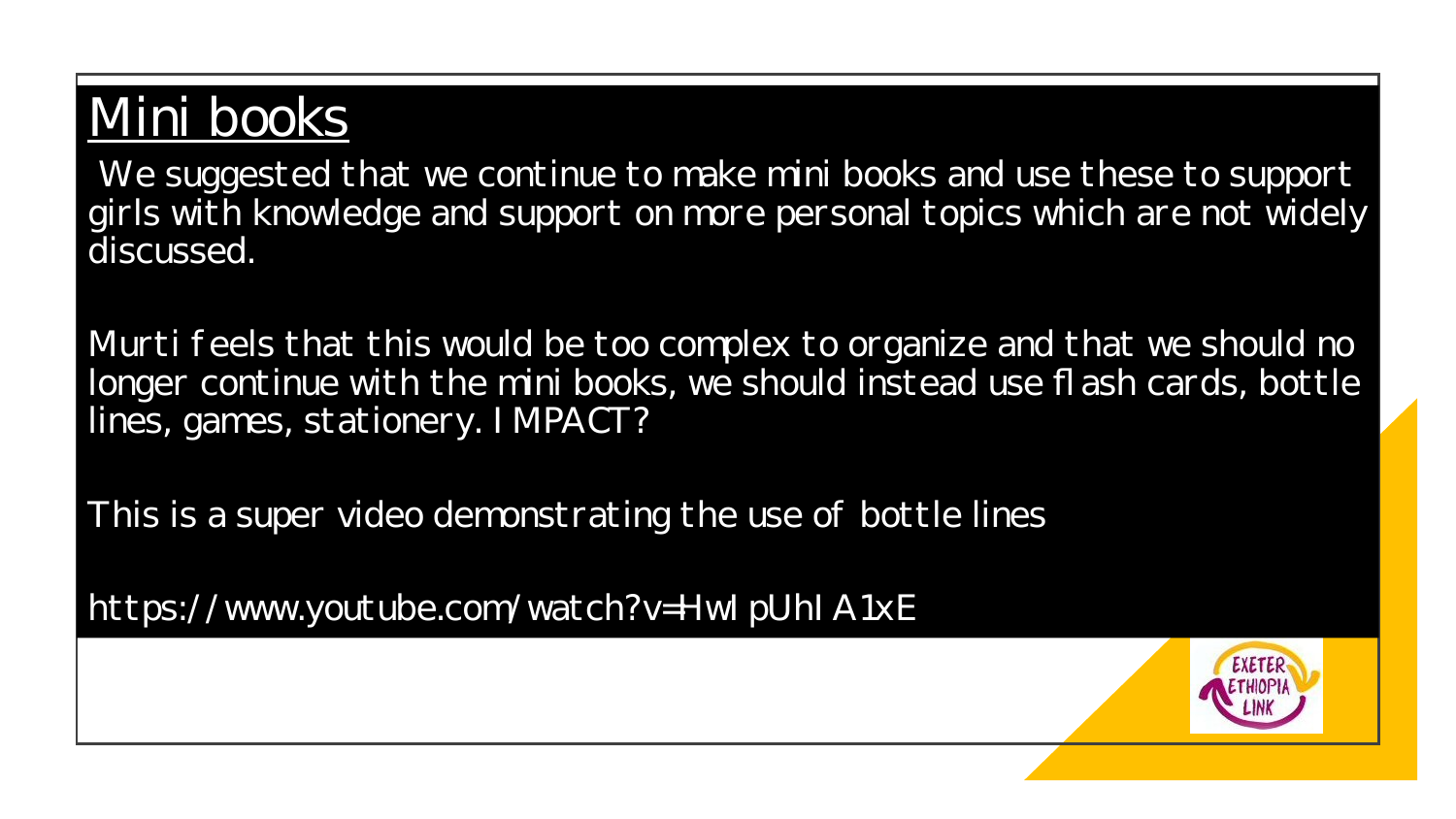## Bike clubs

This could be continued if we had an employee to coordinate (£ 150 per month)

To purchase more bikes is approx. £ 200 each

Cost of maintaining bike club £ 8 per week approx. Work with sports commission, introduce competition

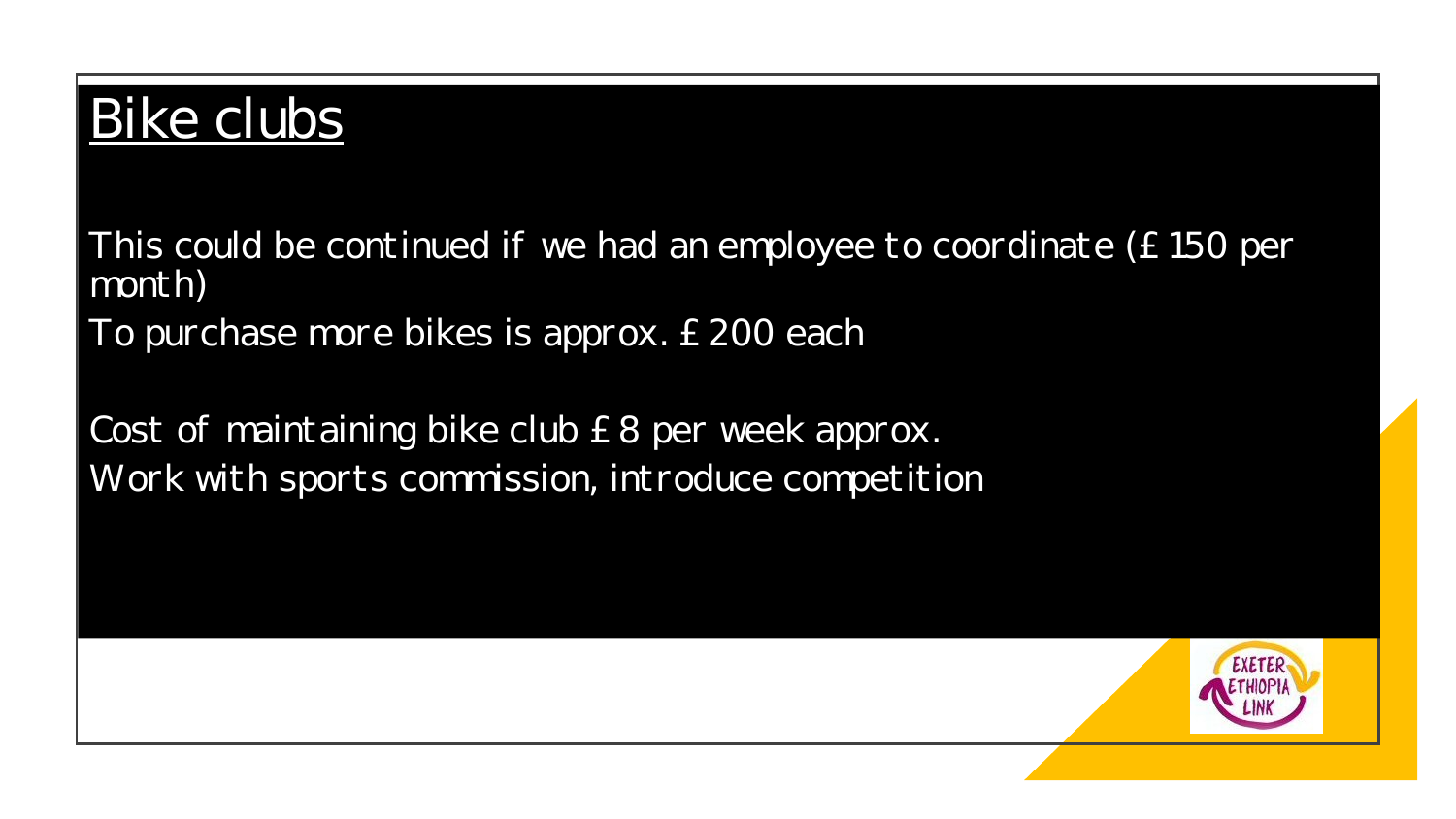Decisions around Year of the Girl How to move forward

Literacy clubs (for girls?) Librarians supporting literacy (for girls?) Girls clubs ?through schools or librarians Bike project extension Water for rural areas I mprovement to toilets Deaf girls?

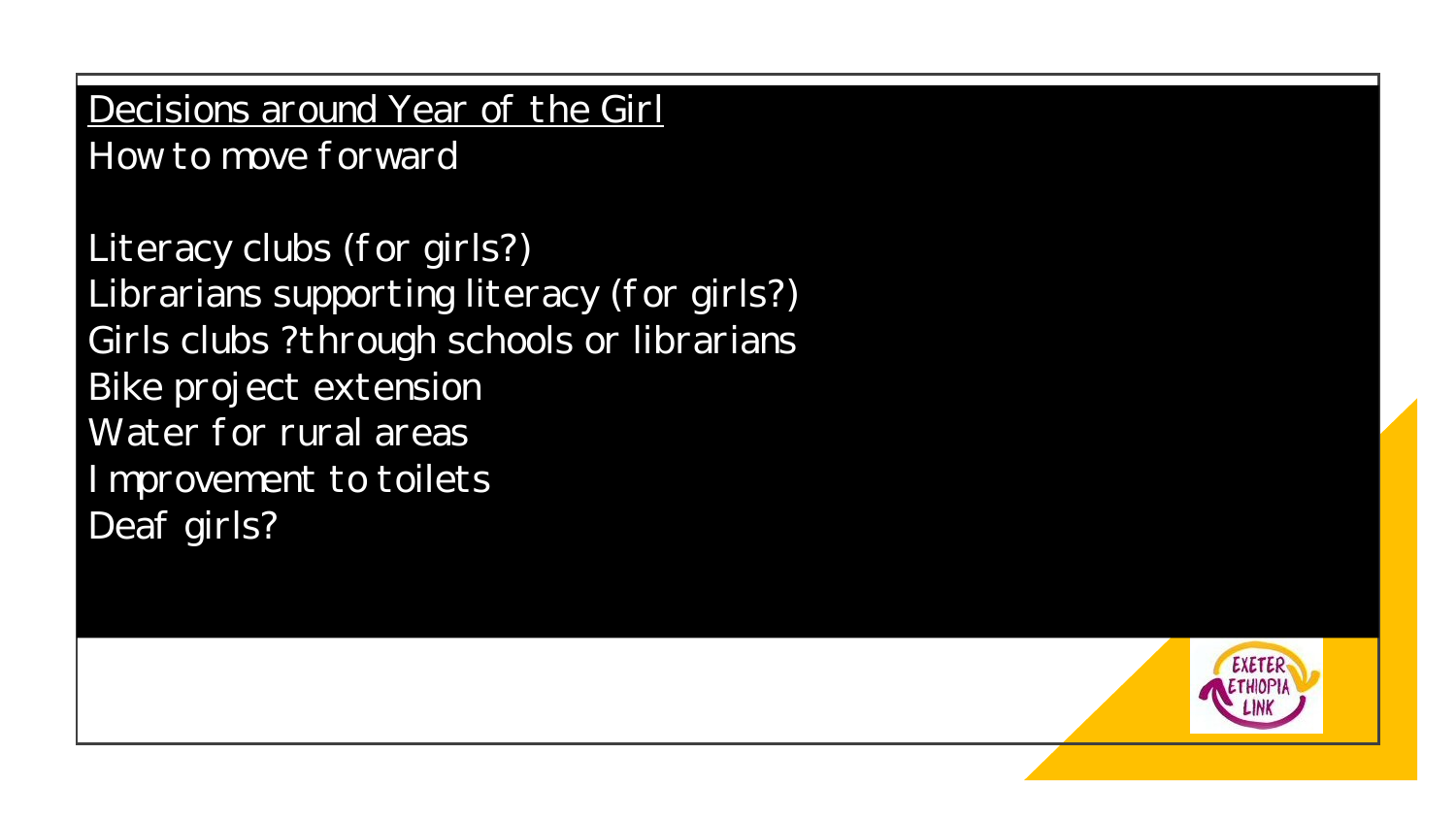#### Communication/ member engagement

We asked if a video could be produced for us to share with members and perhaps other organisatons such as schools, WI 's etc as a way to recruit new members and donations. Gelane could do this.

Costs?

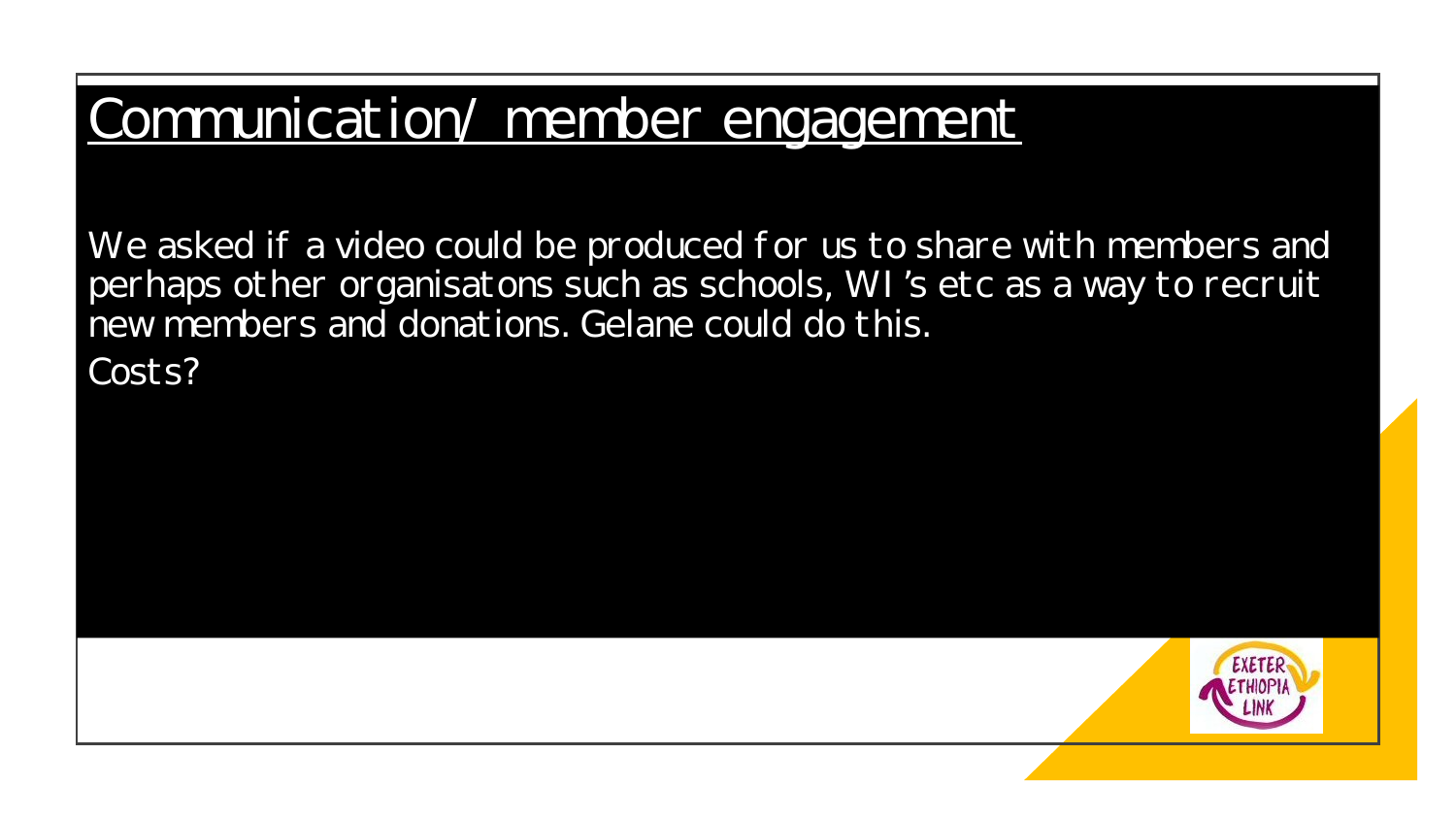#### Cost estimates

| <b>Employ additional librarians</b>                                                                                                             | £220 per year               |
|-------------------------------------------------------------------------------------------------------------------------------------------------|-----------------------------|
| Additional Cost to Support librarian working with girls to improve<br>literacy                                                                  | £75 per year                |
| Cost of Tutorials for a Month supporting 60 girls to develop literacy                                                                           | £50 per month per<br>school |
| <b>Cost of Maintaining Bike Club</b>                                                                                                            | £8 per week approx          |
| Purchase of one bike                                                                                                                            | £200                        |
| Cost of Tutorials for Deaf Girls per week                                                                                                       | £12 per week                |
| Economic Support for Deaf Female Student (Oil, Soap other<br>essentials). This can be vital to enable a student to continue to<br>attend school | £10 twice per year          |

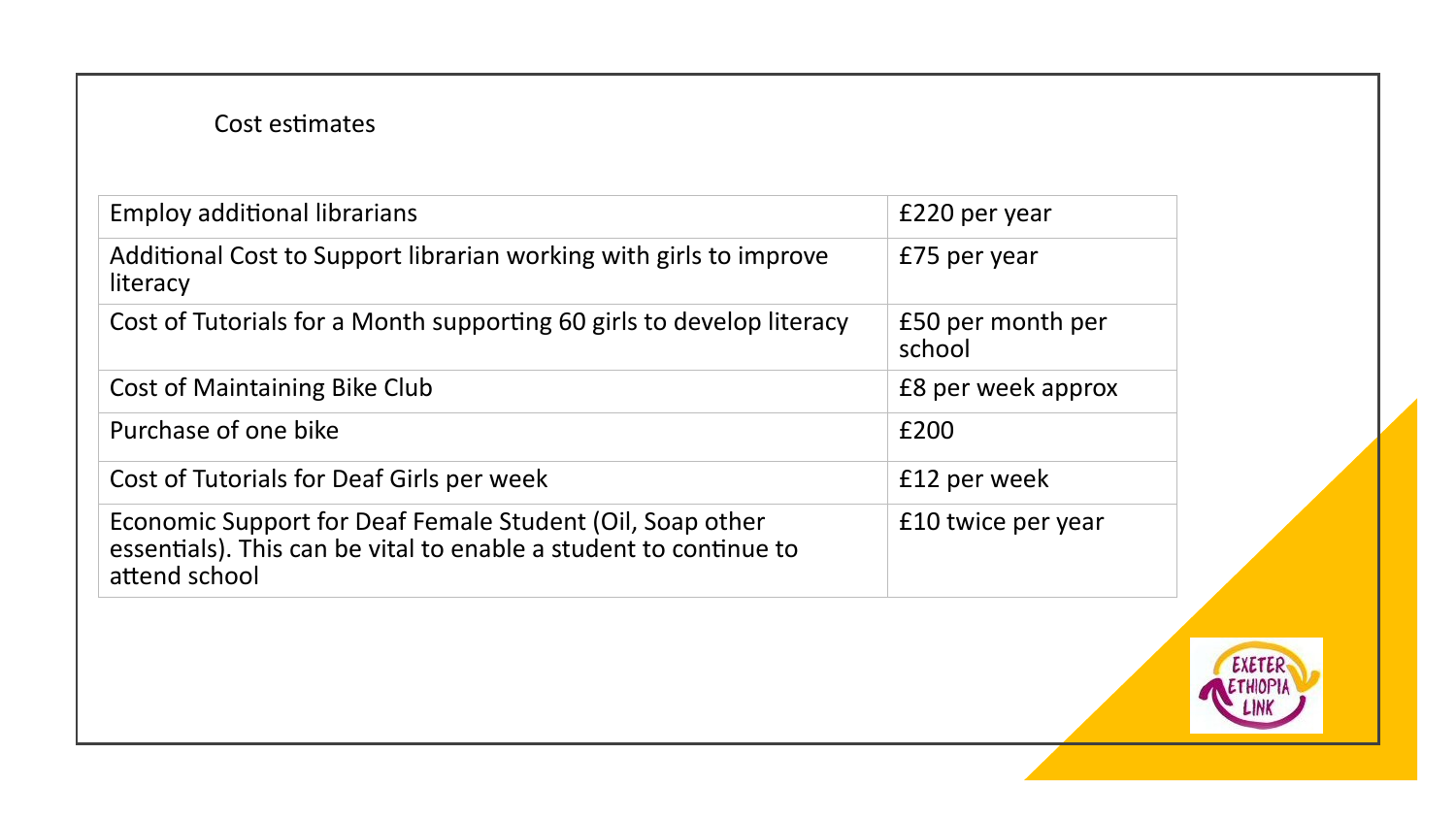## Fund raising ideas/ opportunities



1. Linking up with schools

- 2. Linking up with female oriented organisations
- 3. Big Give
- 4. Focus week for member events
- 5. Respect Festival